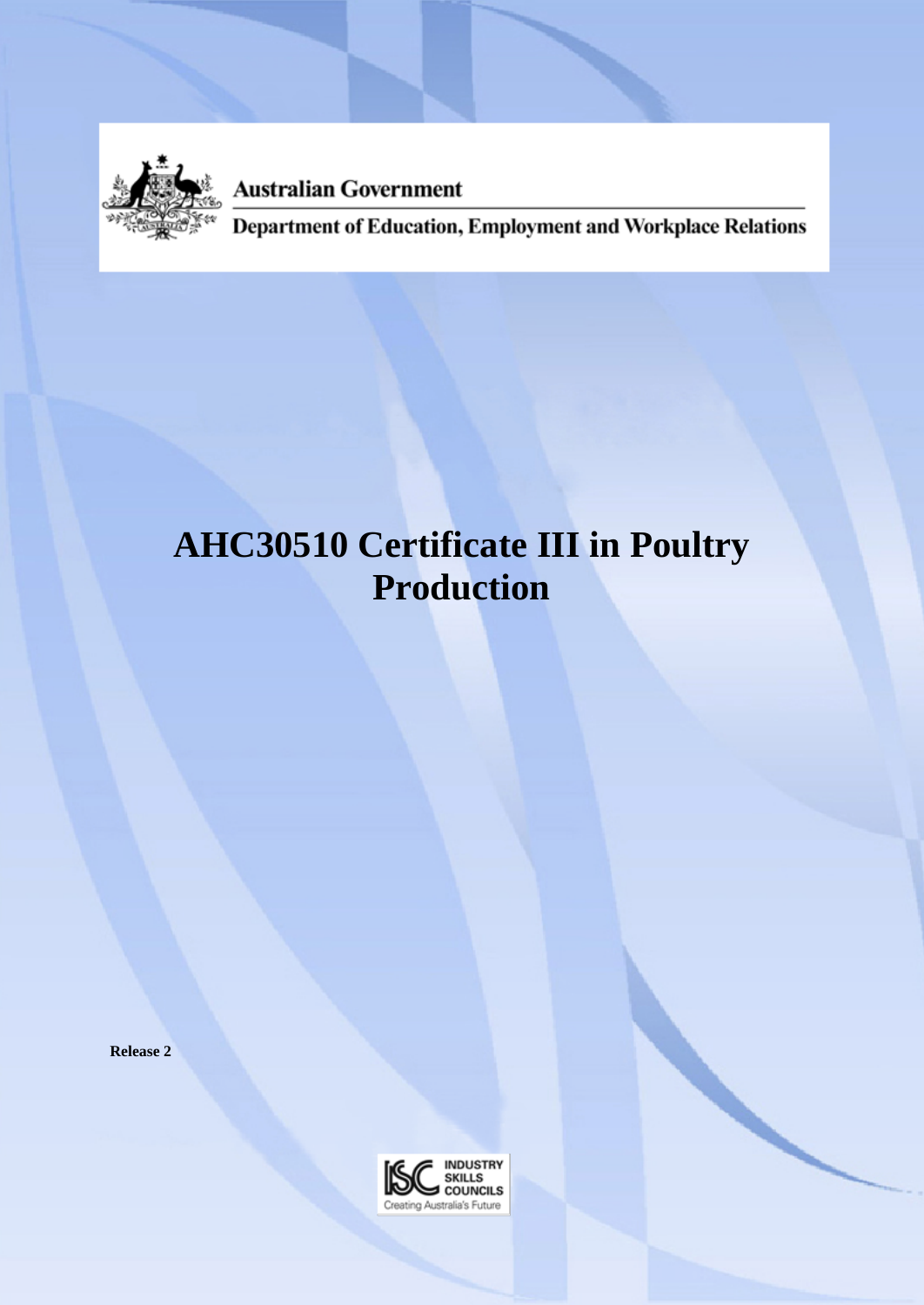## **AHC30510 Certificate III in Poultry Production**

## **Modification History**

| <b>Release</b> | <b>TP Version</b> | <b>Comments</b>                   |
|----------------|-------------------|-----------------------------------|
|                | AHC10v4           | Equivalent imported Units updated |
|                | AHC <sub>10</sub> | Initial release                   |

## **Description**

This qualification provides a vocational outcome in the poultry production. The poultry industry expects this qualification to be achieved to meet job outcomes at this level.

## **Pathways Information**

#### **Qualification pathways Pathways into the qualification**

This qualification may be accessed by direct entry.

#### **Pathways from the qualification**

Further training pathways from this qualification include, but are not limited to, Certificate IV in Poultry Production.

#### **Australian Apprenticeships**

This qualification is suitable for an Australian Apprenticeship.

#### **Job roles**

Job roles and titles vary across different industry sectors. Possible job titles relevant to this qualification include: Owner/manager broiler farm Egg farm supervisor Free range/broiler egg farm supervisor Hatchery supervisor

## **Licensing/Regulatory Information**

Not Applicable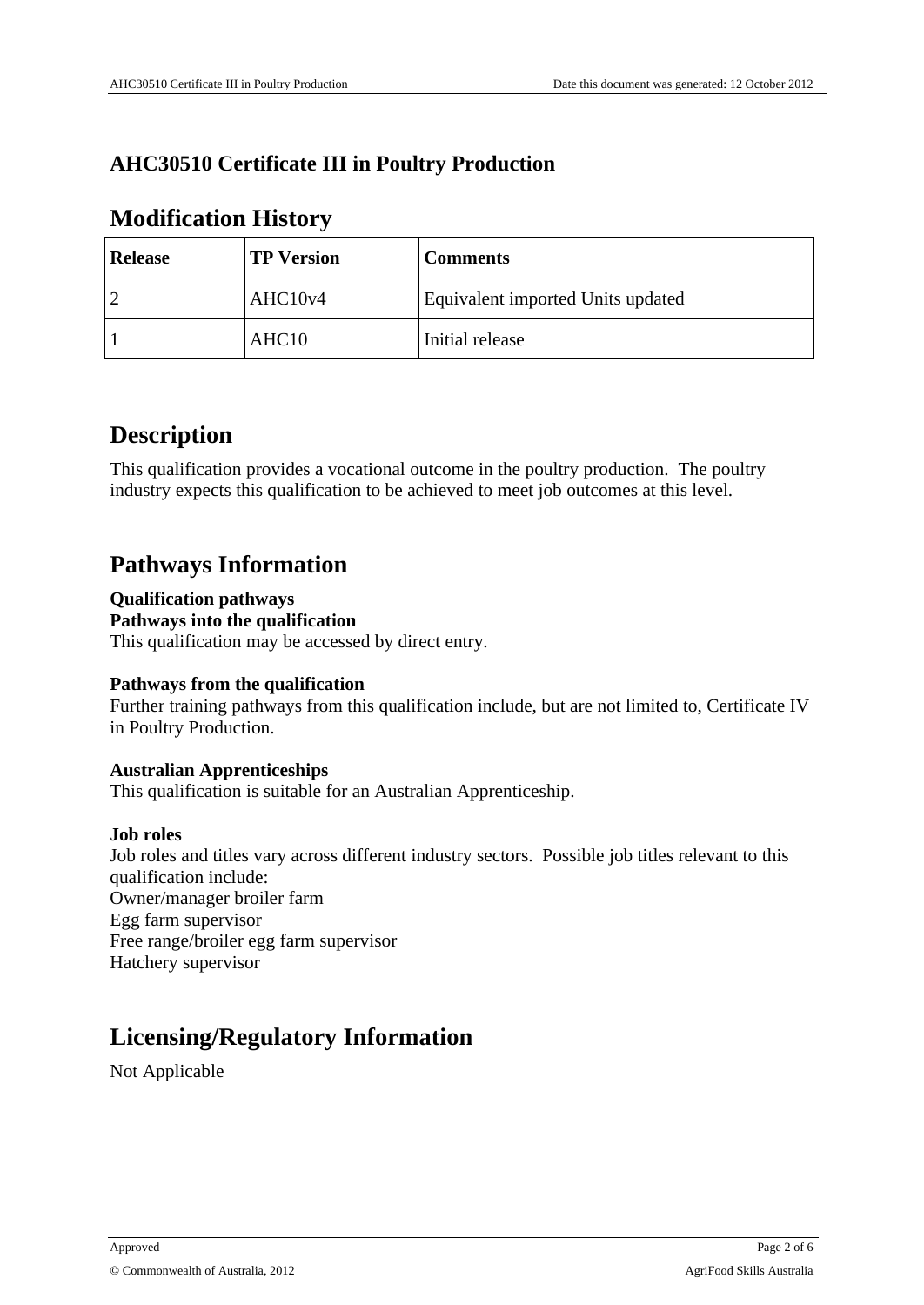# **Entry Requirements**

#### **Entry requirements**

There are no entry requirements for this qualification.

## **Employability Skills Summary**

#### **EMPLOYABILITY SKILLS QUALIFICATION SUMMARY**

| <b>Employability Skill</b> | Industry/enterprise requirements for this qualification include:                  |
|----------------------------|-----------------------------------------------------------------------------------|
| Communication              | Listening and understanding<br>$\bullet$                                          |
|                            | Speaking clearly and directly<br>$\bullet$                                        |
|                            | Reading and interpreting workplace related documentation<br>$\bullet$             |
|                            | Applying numeracy skills to workplace requirements<br>$\bullet$                   |
| Teamwork                   | Working as an individual and a team member<br>$\bullet$                           |
|                            | Working with diverse individuals and groups<br>$\bullet$                          |
|                            | Applying knowledge of own role as a part of a team<br>$\bullet$                   |
| Problem-solving            | Developing practical and creative solutions to workplace<br>$\bullet$<br>problems |
|                            | Showing interdependence and initiative in identifying problems<br>$\bullet$       |
|                            | Solving problems individually or in teams<br>$\bullet$                            |
| Initiative and enterprise  | Adapting to new situations<br>$\bullet$                                           |
|                            | Being creative in response to workplace challenges<br>$\bullet$                   |
|                            | Identifying opportunities that might not be obvious to others<br>$\bullet$        |
| Planning and organising    | Collecting analysing and organising information<br>$\bullet$                      |
|                            | Being appropriately resourceful<br>$\bullet$                                      |
| Self-management            | Monitoring and evaluating own performance<br>$\bullet$                            |
|                            | Taking responsibility at the appropriate level<br>$\bullet$                       |
| Learning                   | Being open to learning, new ideas and techniques<br>$\bullet$                     |
|                            | Learning in a range of settings including informal learning<br>$\bullet$          |
| Technology                 | Using technology and related workplace equipment<br>$\bullet$                     |
|                            | Using basic technology skills<br>$\bullet$                                        |
|                            | Applying OHS knowledge when using technology                                      |

# **Packaging Rules**

#### **Packaging Rules**

Completion of seventeen (17) units made up of nine (9) core units and eight (8) elective units.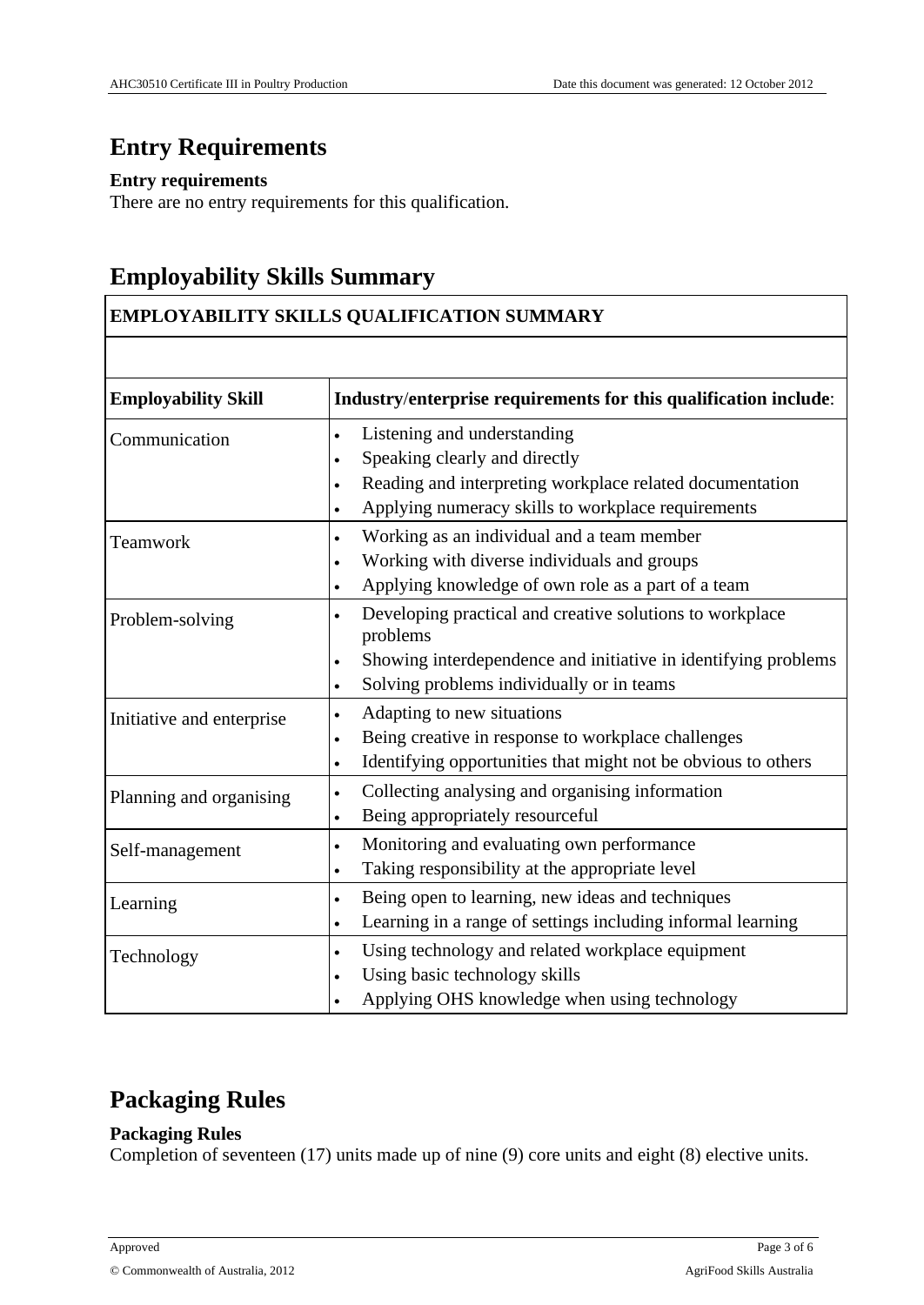#### **ELECTIVE UNITS**

- a minimum of five (5) units must come from the elective unit list
- $\bullet$  a maximum of three (3) units may be selected from the elective unit list or from units aligned to Certificates II, III or IV in AHC10 or from any other currently endorsed training package or accredited course. Selected units must be relevant to job outcomes in the poultry industry.

#### **CORE UNITS**

#### **Occupational health and safety**

| Unit code  | Unit title                  |
|------------|-----------------------------|
| AHCOHS301A | Contribute to OHS processes |

#### **Work**

| Unit code         | Unit title                                                          |
|-------------------|---------------------------------------------------------------------|
| <b>AHCWRK306A</b> | Comply with industry quality assurance requirements                 |
| AHCWRK313A        | Implement and monitor environmentally sustainable work<br>practices |

#### **Livestock**

| Unit code         | Unit title                                     |
|-------------------|------------------------------------------------|
| AHCLSK304A        | Carry out post-mortem examination of livestock |
| AHCLSK307A        | Euthanase livestock                            |
| <b>AHCLSK309A</b> | Implement animal health control programs       |

#### **Food**

| Unit code   | Unit title                                                                                            |
|-------------|-------------------------------------------------------------------------------------------------------|
| FDFTEC3001A | Participate in a HACCP team*<br><b>FDFFS2001</b> Implement the food safety program and<br> procedures |

#### **Agribusiness**

| Unit code | $\overline{\phantom{a}}$ and the $\overline{\phantom{a}}$ |
|-----------|-----------------------------------------------------------|
|           |                                                           |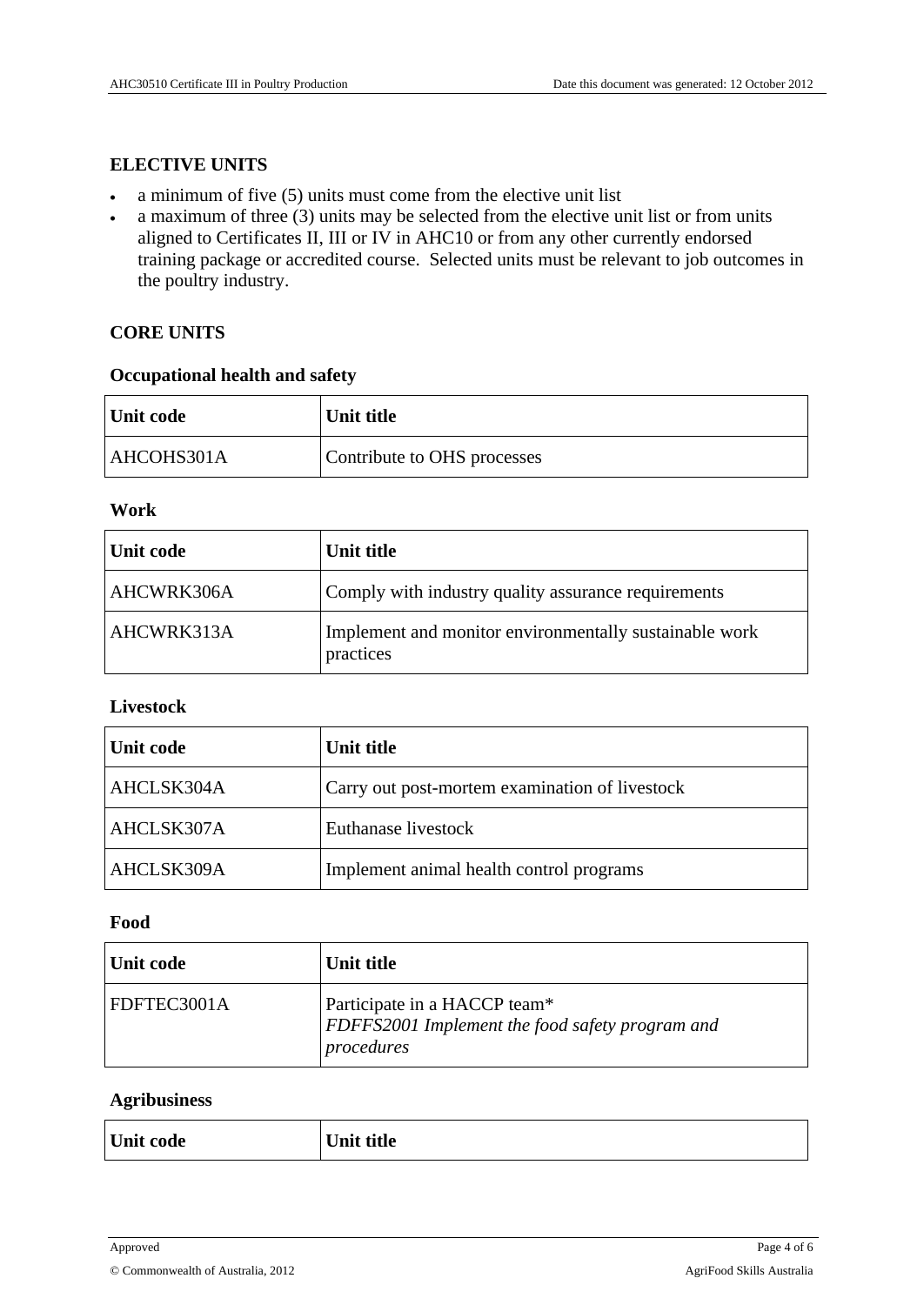| AHCAGB301A | Keep records for a primary production business |
|------------|------------------------------------------------|
|            |                                                |

#### **Biosecurity**

| Unit code  | Unit title                                              |
|------------|---------------------------------------------------------|
| AHCBIO302A | Identify and report unusual disease or plant pest signs |

#### **ELECTIVE UNITS**

#### **Chemicals**

| Unit code  | Unit title                            |
|------------|---------------------------------------|
| AHCCHM303A | Prepare and apply chemicals           |
| AHCCHM304A | Transport, handle and store chemicals |

#### **Livestock**

| <b>Unit code</b> | Unit title                                                                                |
|------------------|-------------------------------------------------------------------------------------------|
| AHCLSK301A       | Administer medication to livestock                                                        |
| AHCLSK306A       | Coordinate and monitor production performance                                             |
| AHCLSK310A       | Implement feeding plans for intensive production                                          |
| AHCLSK313A       | Monitor livestock production growing environments                                         |
| AHCLSK323A       | Maintain and monitor feed stocks                                                          |
| AHCLSK328A       | Remove and facilitate reuse of effluent and manure from an<br>intensive production system |

### **Poultry**

| <b>Unit code</b> | Unit title                    |
|------------------|-------------------------------|
| AHCPLY301A       | Artificially inseminate birds |
| AHCPLY302A       | Brood poultry                 |
| AHCPLY303A       | Identify and sex birds        |
| AHCPLY304A       | Incubate eggs                 |